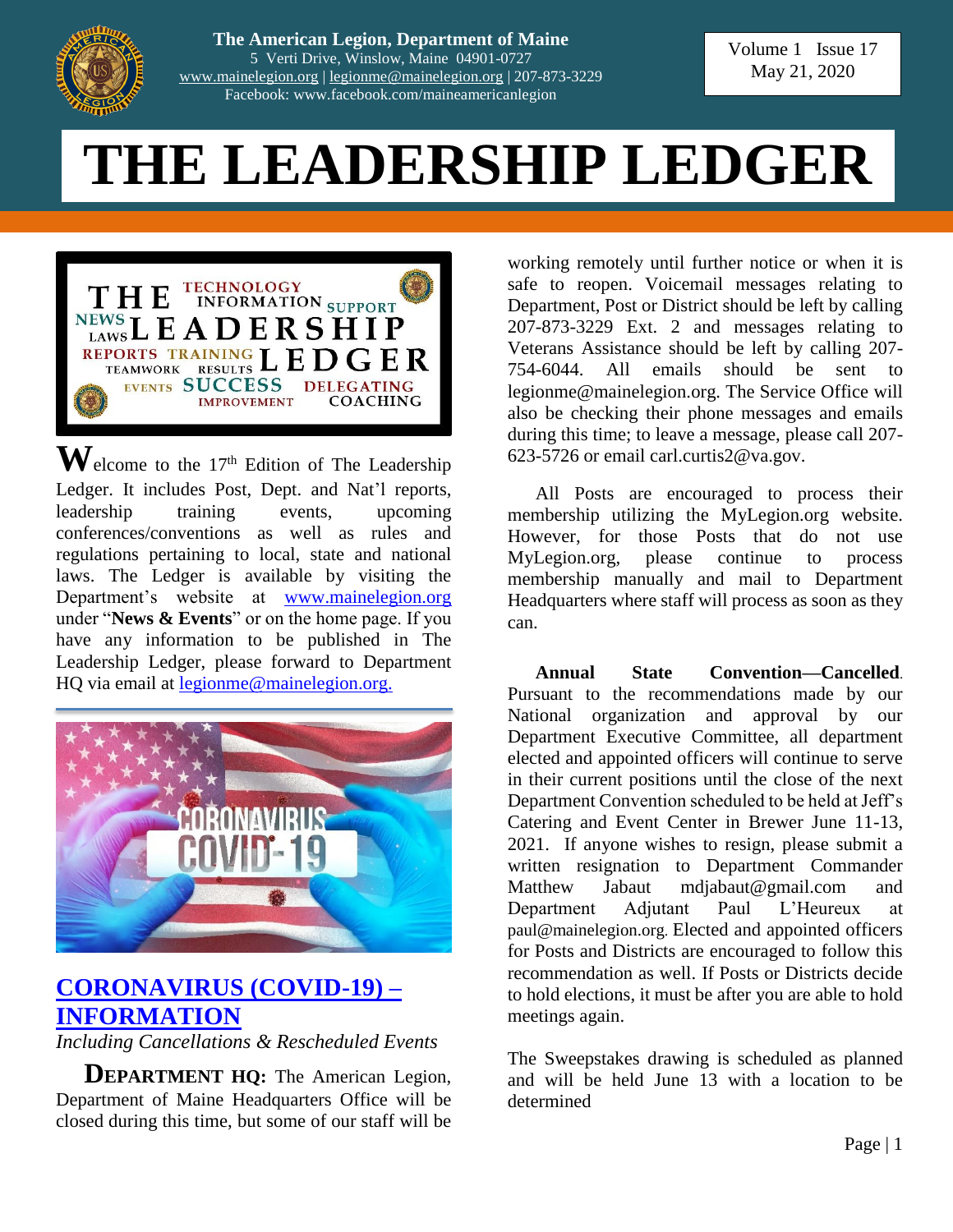Donations and ad space submissions to the State Convention Yearbook in support of our Maine Veterans has been extended to July 1. A digital copy will be made available by visiting www.mainelegion.org and a limited number of copies will printed. Please visit [http://www.mainelegion.org/pages/news](http://www.mainelegion.org/pages/news-events/state-convention/convention-yearbook.php)[events/state-convention/convention-yearbook.php](http://www.mainelegion.org/pages/news-events/state-convention/convention-yearbook.php) for more information.

**Dirigo Boys & Girls State—Cancelled. Department Testimonial—Cancelled. Maine Legion Baseball – Cancelled. American Legion Baseball (Regional Tournaments and Legion World Series) – Cancelled.**

**Maine Legion College—**Department is currently accepting applications for Maine Legion College with cutoff date of July 1st and starting class on July 18th.

**Scholarships and Awards—**Deadline for submitting applications for scholarships and awards has been extended to July 1, 2020. Awards will be presented during our Fall Conference on September 19 at Jeff's Catering & Event Center in Brewer.

**For a complete listing of up-to-date information, cancellations and rescheduled events, please visit [www.mainelegion.org](http://www.mainelegion.org/) or click the following link: [CORONAVIRUS \(COVID-19\) –](http://www.mainelegion.org/pages/news-events/covid-19-info.php) INFORMATION** *[Including Cancellations](http://www.mainelegion.org/pages/news-events/covid-19-info.php)  [& Rescheduled Events](http://www.mainelegion.org/pages/news-events/covid-19-info.php)*

### **MILITARY TRIVIA:**

**Q:** We are now all familiar with "Stealth" aircraft, their uses, abilities & shape, but where did this idea come from?

*Submitted by Dwayne Hatfield, Mars Hill Post 118*

#### **DISTRICT MEETINGS** Be Connected - Be Heard - Be Informed

#### **Due to COVID-19 ALL District Meetings have been cancelled until further notice.**



**A**ll events will be posted on Department's website by visiting [www.mainelegion.org](http://www.mainelegion.org/) or by pressing the POST EVENTS image. All events will also be uploaded bi-weekly and must be forwarded to Department HQ via email at [legionme@mainelegion.org.](mailto:legionme@mainelegion.org)

### **ARE YOU READY TO OPEN YOUR POST HOME?**

**The Department of Maine currently has two Posts open at this time. If you are considering opening your Post, please contact Department HQ at 207-873- 3229 Ext. 2 or 207-754-6044 to follow guidelines and Maine State laws to properly open. The guidelines made to open earlier may differ from the guidelines for June 1st and July 1st.**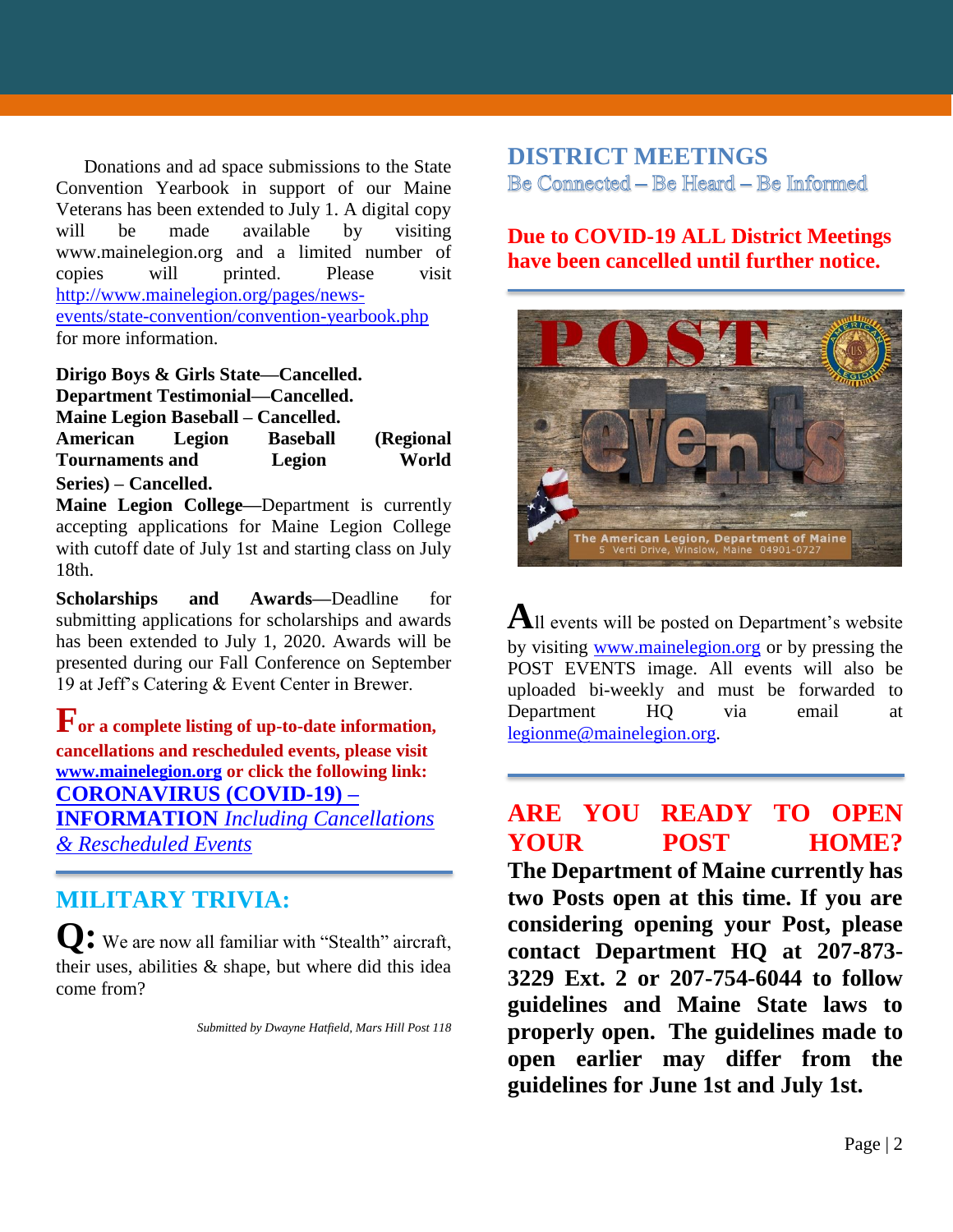### **FOOD ASSISTANCE PROGRAM** [Agricultural Resource Development](https://www.maine.gov/dacf/ard/tefap/index.shtml)  [Division](https://www.maine.gov/dacf/ard/tefap/index.shtml)

The Emergency Food Assistance Program (TEFAP) TEFAP- The Emergency Food Assistance Program (TEFAP) is a federal program that helps supplement the diets of low-income Americans by providing them with emergency food assistance at no cost. USDA provides 100% American-grown USDA Foods to the Maine Department of Agriculture, Conservation, & Forestry (DACF) to provide the food to local agencies that they have selected, mostly food pantries and soup kitchens, which in turn distribute the food directly serve the public. DACF currently collaborates with over 250 participating organizations to combat food insecurity in Maine.

For more information, please visit: <https://www.maine.gov/dacf/ard/tefap/index.shtml>

### **STATE OF MAINE GAMING LICENSES**

 $T_0$  all posts that have some type of gaming licenses that obviously you have not been able to use at this time, please make contact with the **Gaming Control Unit, 207-626-3900**, where you purchased them and ask that the license be move forward starting in July when we ALL should be allowed to open our posts. So if you purchased them by the month, then it would be moved to July. If you purchased 2 months at a time it would be July & August etc. You must make contact and ask for this to happen.

### **VA NATIONAL CEMETERIES TO COMMEMORATE MEMORIAL DAY**

**V**A's National Cemetery Administration has announced it will commemorate Memorial Day this year with solemn wreath-laying ceremonies.

Each VA national cemetery will conduct a brief wreathlaying ceremony, accompanied by a moment of silence and the playing of "Taps". Ceremonies **will not** be open to the public.

Placement of U.S. Flags by groups at gravesites will not take place. But all VA national cemeteries will be open from dawn to dusk over Memorial Day Weekend.

VA is also launching a new way for the public to pay tribute to veterans at the Veterans Legacy Memorial website.

Please see the attached VA news release for more details.

#### **MAINE VETERANS MEMORIABLE CEMETARY**

**Grave Flag Program**. Because of COVID-19, this year will not be gathering to place the grave flags. Flags will be on the graves for Memorial Day 2020 to honor & remember our HERO's.

## **HOLIDAY REMINDER**

**T**he Department Headquarters Office and Service Office will be closed Monday, May 25 in observance of Memorial Day.

### **REPORT/FORM SUBMISSIONS**

#### **ATTENTION POST/DISTRICT ADJUTANTS & COMMANDERS! Keep Your Post/District Information Up-to-Date**

Please **[CLICK HERE](http://www.mainelegion.org/media/DIRECTORY_CALENDAR/EXCEL_POST_FORMS.pdf)** to check and see if the following forms/reports have been received at Department HQ:

Annual Post Data Report (deadline = April 15) CPR (deadline for online  $=$  July 1 | Mail  $=$  May 29) Notification of Post/Squadron Cmdrs. & Adj. Form,  $(deadline = July 1)$ Post Officer's Form (deadline = July 1) District Officers Form (deadline = July 1)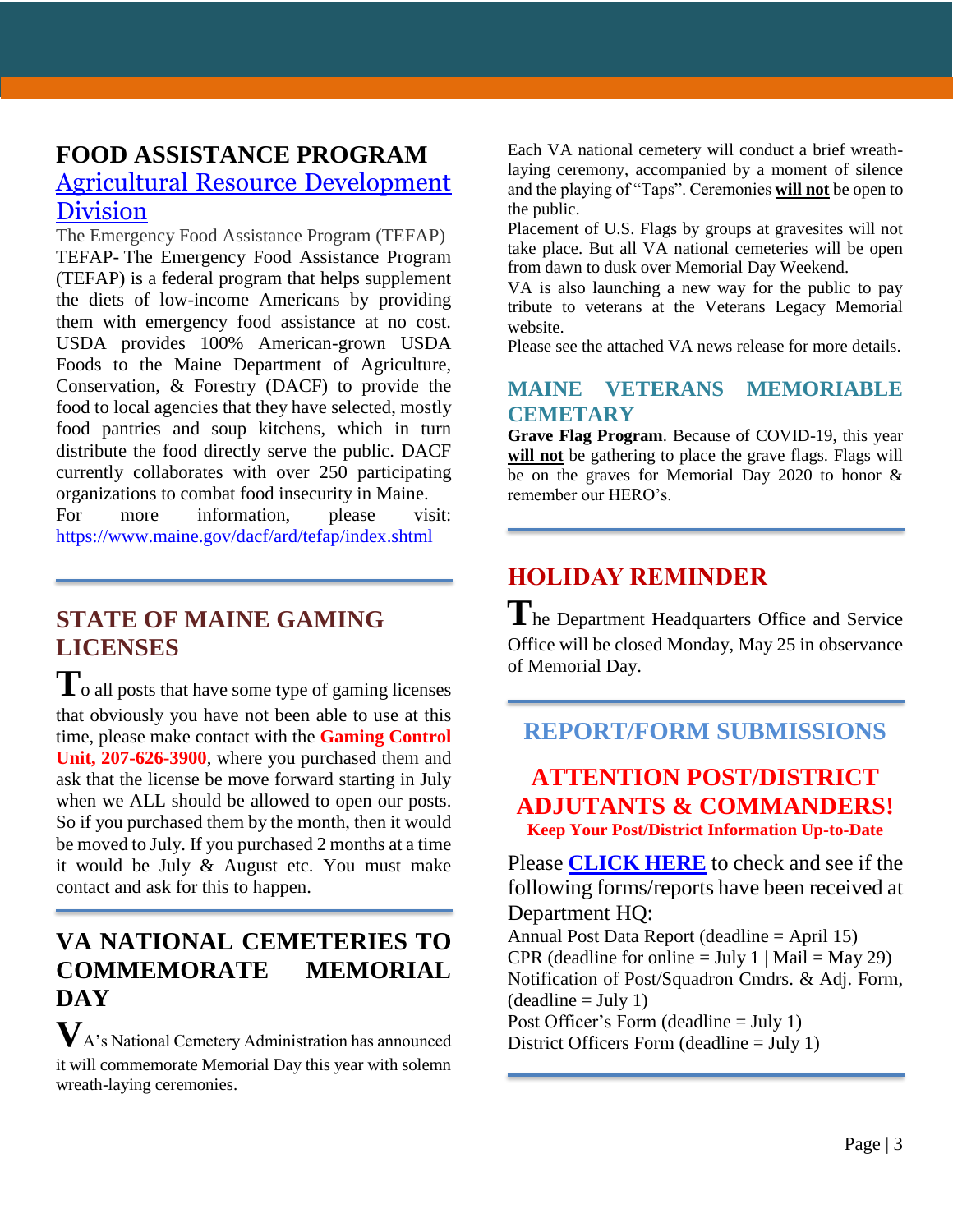### **CONSOLIDATED POST REPORTS T**o All Post Commanders & Adjutants:

The Department has only received 29 Post Consolidated Reports as of May 15 and we are at the 37th position Nationwide. We are asking you to make every effort to complete them using mylegion.org, or visit <http://www.mainelegion.org/pages/formsapplications.php> under forms/applications and click on Consolidated Post Report 2020-20 Fillable or Non-fillable and forward them to State Headquarters. If you need any assistance, please contact the office at 873-3229 or call Kirk Thurston, Vice Commander in charge of this task at Home: 207-369-0831 or cell: 207-357- 3287.

Please note: All Posts submitting CPR's that are blank will NOT be marked as received at National HQ.

#### **BUDDY CHECKS MAKING A DIFFERENCE DURING PANDEMIC**

Please click on the following link Buddy Checks [Making a Difference During Pandemic](https://editor.legionemail.com/vo/?FileID=92a4f0e0-b642-4e44-adcc-173407caded1&m=82d0e11f-f596-41f0-a960-9e19840f46df&MailID=39372314&listid=84772&RecipientID=19142040036) which includes [Your guide to starting and making Buddy](https://www.legion.org/membership/248690/your-guide-starting-and-making-buddy-checks)  [Checks](https://www.legion.org/membership/248690/your-guide-starting-and-making-buddy-checks) and [Toolkit can help posts conduct Buddy](https://www.legion.org/membership/248657/toolkit-can-help-posts-conduct-buddy-checks-during-pandemic)  [Checks during the pandemic](https://www.legion.org/membership/248657/toolkit-can-help-posts-conduct-buddy-checks-during-pandemic)

### **DEPARTMENT SERVICE OFFICE**

**F**ollow DSO Newsletter link below. Key theme is the office is open to assist veterans by phone or email.

[Maine Legion Department Service Officer](http://www.mainelegion.org/media/LEADERSHIP_LEDGER/202005_DSO_Newsletter.pdf)  **[Newsletter](http://www.mainelegion.org/media/LEADERSHIP_LEDGER/202005_DSO_Newsletter.pdf)** 

### **MILITARY TRIVIA:**

**Answer to Military Trivia:** In 1910, Hugo Junkers patented the "flying wing" design, which was improved by Walter & Reimar Horten at Goring's order in 1943 with a jet engine, capable of

carrying 1000kg bomb, travel 1000km at 1000km/hr, but as the war ended, Gen. Patton seized the V3 prototype to keep it out of Russian hands & it ended up in the Smithsonian. Northrop Grumman took it from there & the rest is history.

### **Make Your Post More Efficient Call Efficiency Maine Today! 1-866-376-2463**

**<https://www.efficiencymaine.com/>**

### **To All American Legion Posts:**

During these challenging times, many of our Posts are taking the time to make Post repairs, remodeling, and conducting overall evaluations of Post operations. One of the key upgrades available at this time is to make your Post energy efficient. As I gathered information from those Posts that have made an effort with the purchase of this equipment, and used their own talented members to install this equipment the savings has become very obvious. These are a few examples: new hot water heaters, new boilers, new heat pumps, upgraded lighting systems and even new appliances. The savings in purchasing this type of equipment can be 30% of the project cost up to \$1000 in some areas. Remember, YOU MUST CALL BECAUSE EACH PROJECT IS DIFFERENT.

My next challenge to you is that we currently have NO Posts with solar panels on all those roofs. The incentives to do such a project are apparently out there for someone to set the new direction for energy efficiency.

With all the talent at each Post, it is time that we work together to move our organization forward and set the example for our future leaders. If you are an officer at the Post level, please take the initiative as other Post officers have done, and research what is available by contacting Efficiency Maine. Even if you are not a Post officer, and you have knowledge how the program works, please reach out to your Post to assist them to make it more efficient. Together you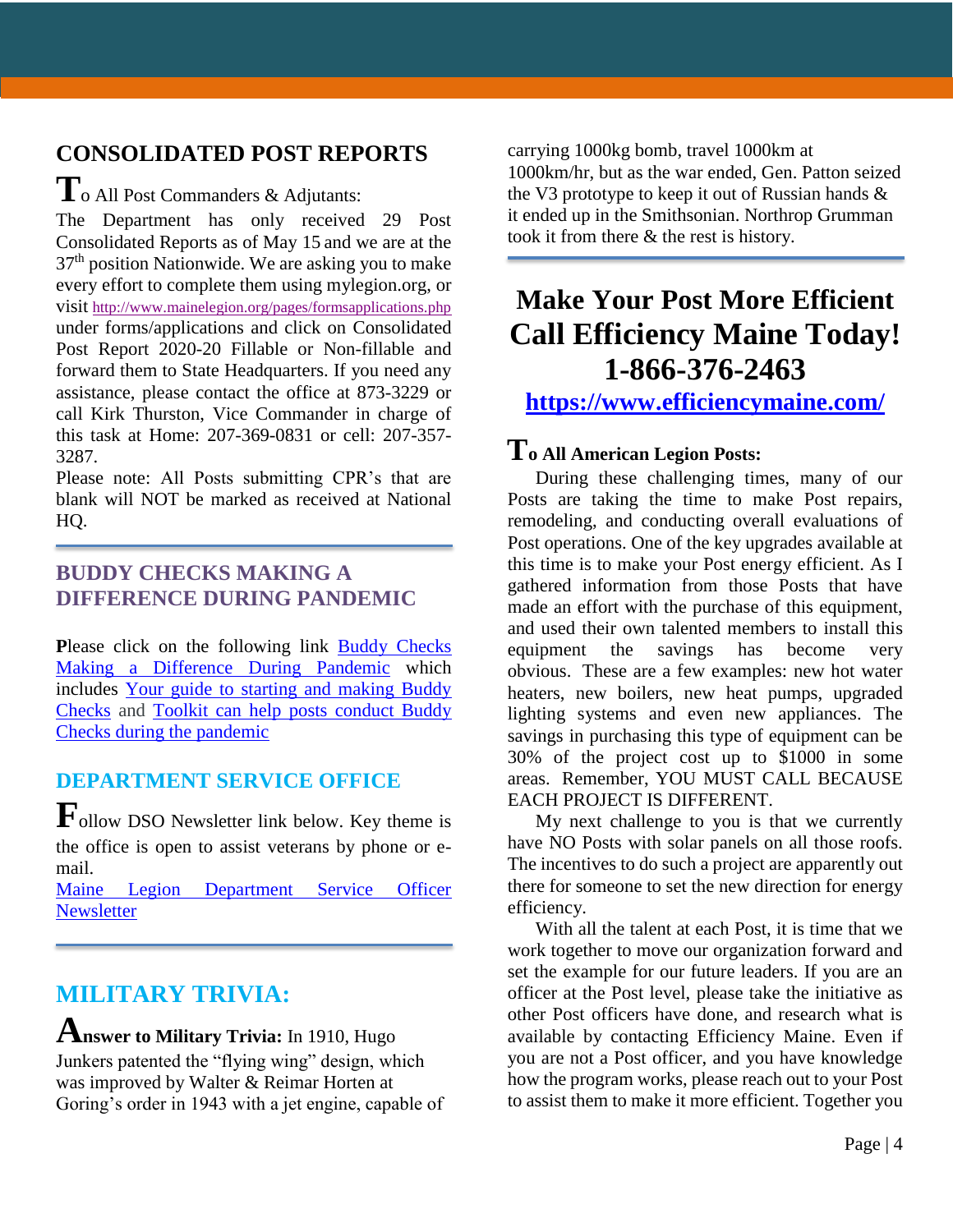can make a big difference at every Post and your community as well.

Contact Efficiency Maine at: 1-866-376-2463



### **[FIGHTING TO THE](https://www.gofundme.com/f/5hx779-a-cause-i-care-about-needs-help?utm_source=customer&utm_medium=copy_link&utm_campaign=p_cf+share-flow-1)  [FINISH LINE, FOR THE](https://www.gofundme.com/f/5hx779-a-cause-i-care-about-needs-help?utm_source=customer&utm_medium=copy_link&utm_campaign=p_cf+share-flow-1)  [FOUNDATION](https://www.gofundme.com/f/5hx779-a-cause-i-care-about-needs-help?utm_source=customer&utm_medium=copy_link&utm_campaign=p_cf+share-flow-1)**

Still plenty of time to Join Team Caroline!

Boston Marathon has been moved to September 14 from April due to coronavirus

Please [click here,](https://www.gofundme.com/f/5hx779-a-cause-i-care-about-needs-help?utm_source=customer&utm_medium=copy_link&utm_campaign=p_cf+share-flow-1) or visit

[http://www.mainelegion.org/pages/foundation/fundr](http://www.mainelegion.org/pages/foundation/fundraising-events.php) [aising-events.php](http://www.mainelegion.org/pages/foundation/fundraising-events.php) to place your contribution today to a cause that means so much!

### **DONATIONS-Foundation**

Peter Johnson-\$100; Ronda Lecompte-\$25; Sherree Paradis- \$100; Julie Dussinger-\$100; Peter Jabaut-\$100 Denise Tepler- \$50; David Tanguay-\$500; Joanne Ottman-\$50; Russell Jabaut- \$100; Joseph Yarmala-\$100; Nicolas Hamlin-\$1,000; Nancy Laffin-\$30; Jonathan Robertson-\$20; Tracy Grieves-\$40; Paul L'Heureux-\$500; Patricia Thurston-\$100; Jason Hall-\$50, Penobscot County District 13-\$48, Sherman Lahaie Jr.-\$100; John Perrino-\$100, Lloyd Woods-\$50

### **PAST COMMANDERS CLUB**

**I**f you are a Past Post Commander of The American Legion, Department of Maine and have not yet paid your annual dues to the Past Commander Club in support of the James V. Day Scholarship, please do so as soon as possible by filling out the attached form or visit

[http://www.mainelegion.org/pages/formsapplication](http://www.mainelegion.org/pages/formsapplications.php) [s.php](http://www.mainelegion.org/pages/formsapplications.php) and click on the [Past Commanders Club](http://www.mainelegion.org/media/LEADERSHIP_LEDGER/PCC_2018_FILLABLE_2.pdf)  [\(Fillable\)](http://www.mainelegion.org/media/LEADERSHIP_LEDGER/PCC_2018_FILLABLE_2.pdf) form. Mail form along with \$2.00 per

member to The American Legion, Past Commanders Club, 5 Verti Drive, Winslow, Maine 04901-0727. It is because of you, and the members and officers of your Post that The American Legion, Department of Maine can authorized 2 students to receive a \$500 scholarship each year. Thank you for your support!

### **PAST COMMANDERS CLUB DUES**

**T** hank you to the following posts who sent in their dues to sponsor James V. Day Scholarship:

| Post 24 - Rumford<br>Post 34 - Tenants Harbor            |  |
|----------------------------------------------------------|--|
| Post $35 -$ So. Portland Post 40 - Winthrop              |  |
| Post 49 - Van Buren<br>Post 41 - Milo                    |  |
| Post 50 - Unity<br>Post 58 - Buckfield                   |  |
| Post 59 – Pembroke Post 72 - So. Paris                   |  |
| Post 94 – Greenville Post 181 - Litchfield               |  |
| Post 132 – Richmond Post 147 - Madawaska                 |  |
| Post $148$ - Windham Post $153$ – Auburn                 |  |
| Post $155 - \text{Naples}$ Post $197 - \text{Westbrook}$ |  |
| Post 216 - Phippsburg                                    |  |

#### **DONATIONS**

Maine Blind Camp

| Sanford Post 19          | \$100 |  |
|--------------------------|-------|--|
| <b>Buckfield Post 58</b> | \$50  |  |

### **MAINE LEGION COLLEGE CLASS FOR 2020**

**W**e are currently working on the next Maine Legion College Classes for the 2020 year. As in the past, you have to make a commitment but we know that you will gain much from these classes and from other Legionnaires from all over the State of Maine.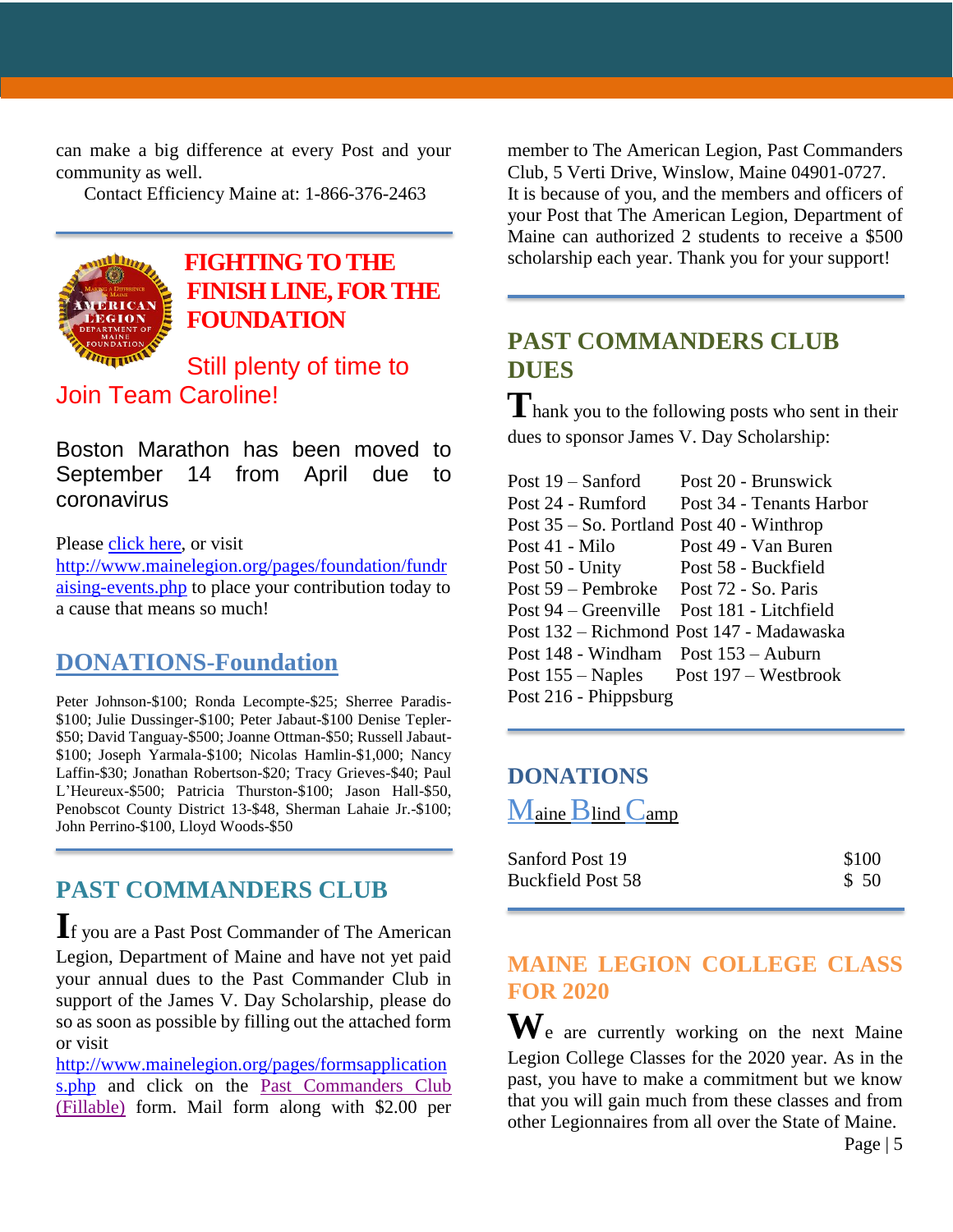This is the schedule we will follow: Classes start at 8:30 a.m. each day

Phase 1: July 18 & 19 Phase 2: TBD Phase 3: TBD

To attend these classes, you must first go online at: [www.legion.org/alei](http://www.legion.org/alei) and complete the Basic Training Course. After completion, please forward a copy of the Certificate to us at State HQ. You may scan the document and send it by email to [paul@mainelegion.org](mailto:paul@mainelegion.org) along with your **Name, Post** No., and Cell Phone No. From that point, you will be included in the class starting on July 18 and we will communicate by email with any information we need to pass on.

If you are currently looking for something different to do during these challenging times, this would be a great opportunity to learn more about the American Legion at all levels. It would be an excellent course to take if you are currently or considering to be an officer at the Post or District level. This would be a great learning experience while you are currently at home wanting something different to do.

### **UPDATE - HONOR FLIGHTS**

**A**ll National Honor Flights are cancelled through August due to Corona virus. Tentative new dates: Sept. 25 – 27 Oct. 30 – Nov. 1 Follow this link for more information. <https://www.honorflightmaine.org/>

### **CHALLENGING TIMES DURING COVID-19**

**W**hat is your Post doing during these challenging times? Please forward unique stories to Department HQ for publication in the Maine Legionnaire newspaper as well as a possible story for National Headquarters.

### **LEGION MEMBERSHIP TARGET DATES:**

**Due to covid-19 and the struggles we have all been facing, the remaining target dates have changed to the following: 100% - JUNE 17, 2020 DELEGATE STRENGTH – JULY 24, 2020 The 6th and final renewal notice will still be extracted as scheduled so please continue to send in the membership dues that you have received.**

### **PANDEMIC UNEMPLOYMENT ASSISTANCE**

**I**nformation about the application process is posted on REEMPLOYME website: <https://www.maine.gov/unemployment/>

Lloyd Woods, National Executive Committeeman, was involved in an automobile accident. Please send words of "speedy recovery" to P.O. Box 126, Stockholm. ME 04783.



Subscribe (or unsubscribe) by clicking the above image or by visiting: [https://form.jotform.com/RachaelJ/maine-al](https://form.jotform.com/RachaelJ/maine-al-email-subscription-form)[email-subscription-form](https://form.jotform.com/RachaelJ/maine-al-email-subscription-form)